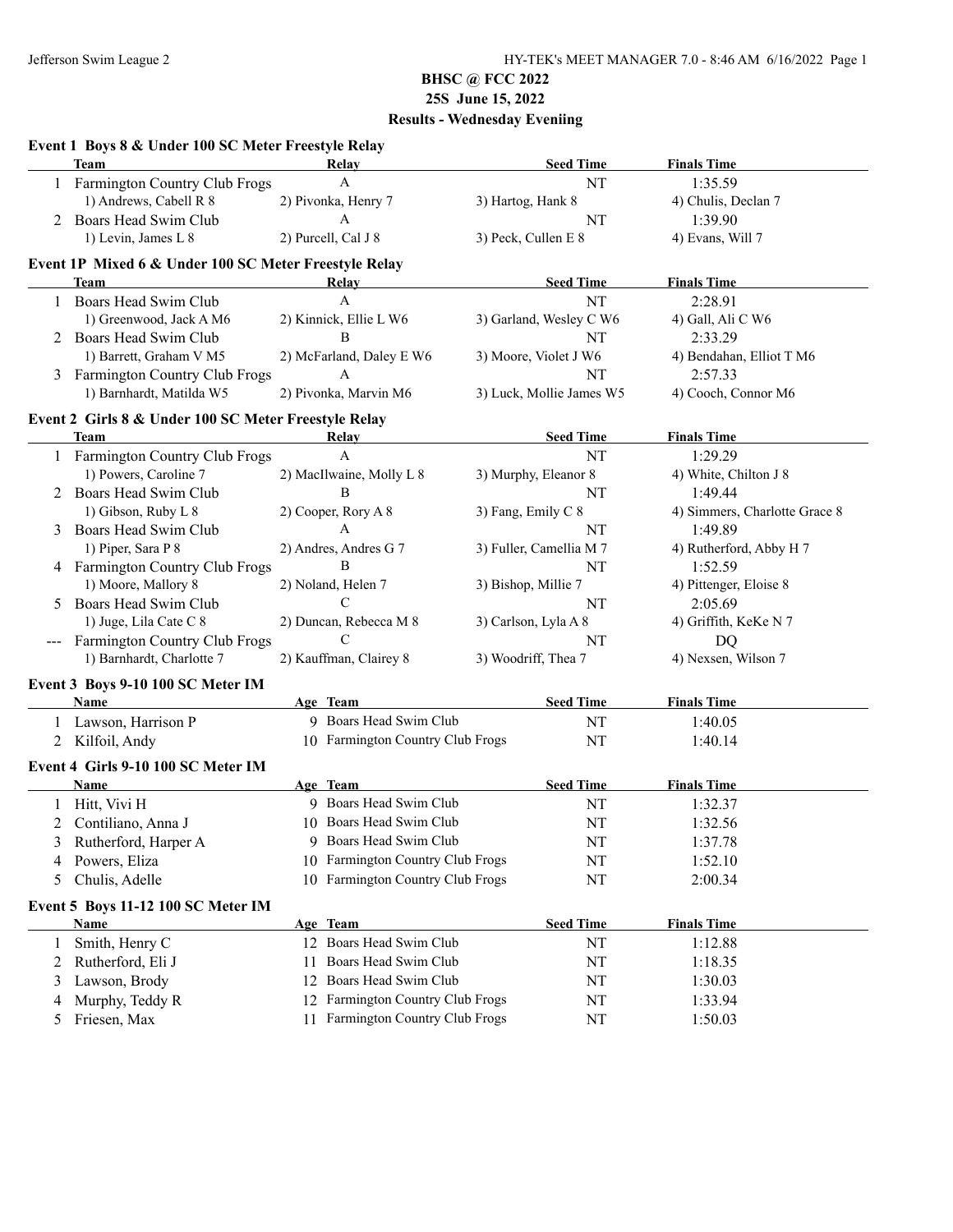### **Event 6 Girls 11-12 100 SC Meter IM**

|    | Name                                          |    | Age Team                         | <b>Seed Time</b> | <b>Finals Time</b> |  |
|----|-----------------------------------------------|----|----------------------------------|------------------|--------------------|--|
|    | Browne, Grace                                 |    | 12 Farmington Country Club Frogs | NT               | 1:15.22            |  |
| 2  | Hitt, Lulu F                                  | 11 | Boars Head Swim Club             | NT               | 1:18.72            |  |
| 3  | Clark, Mila                                   | 11 | Boars Head Swim Club             | NT               | 1:28.37            |  |
| 4  | Showalter, Tessa L                            | 12 | Boars Head Swim Club             | NT               | 1:28.81            |  |
| 5  | Montini, Sofia M                              | 11 | Boars Head Swim Club             | NT               | 1:34.06            |  |
| 6  | Annos, Nadie E                                | 11 | Boars Head Swim Club             | NT               | 1:49.81            |  |
|    | Murphy, Margot J                              |    | 11 Farmington Country Club Frogs | NT               | X1:43.33           |  |
|    | Event 7 Boys 13-14 100 SC Meter IM            |    |                                  |                  |                    |  |
|    | <b>Name</b>                                   |    | Age Team                         | <b>Seed Time</b> | <b>Finals Time</b> |  |
|    | 1 Wray, Oliver                                |    | 13 Farmington Country Club Frogs | NT               | 1:28.15            |  |
|    |                                               |    |                                  |                  |                    |  |
|    | Event 8 Girls 13-14 100 SC Meter IM           |    |                                  |                  |                    |  |
|    | Name                                          |    | Age Team                         | <b>Seed Time</b> | <b>Finals Time</b> |  |
| 1  | Smith, James J                                |    | 14 Boars Head Swim Club          | NT               | 1:18.37            |  |
| 2  | Friesen, Jane                                 |    | 13 Farmington Country Club Frogs | <b>NT</b>        | 1:29.09            |  |
|    | Event 9 Boys 15-18 100 SC Meter IM            |    |                                  |                  |                    |  |
|    | Name                                          |    | Age Team                         | <b>Seed Time</b> | <b>Finals Time</b> |  |
|    | Cross, Teddy R                                |    | 17 Boars Head Swim Club          | NT               | 1:00.40            |  |
| 2  | Smith, Jack G                                 |    | Boars Head Swim Club             | NT               | 1:01.26            |  |
| 3  | Hitt, Travis M                                |    | 15 Boars Head Swim Club          | NT               | 1:08.00            |  |
|    | Hathaway, Jack T                              |    | 15 Boars Head Swim Club          | NT               | 1:09.35            |  |
| 5  | Bledsoe, Sam C                                |    | 15 Boars Head Swim Club          | NT               | 1:09.59            |  |
| 6  | Cohen, Jacob A                                |    | 15 Boars Head Swim Club          | NT               | 1:14.37            |  |
| 7  | Wray, Simon D                                 |    | 16 Farmington Country Club Frogs | NT               | 1:18.69            |  |
|    | Event 10 Girls 15-18 100 SC Meter IM          |    |                                  |                  |                    |  |
|    | Name                                          |    | Age Team                         | <b>Seed Time</b> | <b>Finals Time</b> |  |
| 1  | Davis, Grey T                                 |    | 16 Farmington Country Club Frogs | NT               | 1:10.35            |  |
| 2  | Schundler, Ellie P                            |    | 16 Boars Head Swim Club          | NT               | 1:14.17            |  |
| 3  | Shaps, Ellie J                                |    | 17 Boars Head Swim Club          | NT               | 1:18.69            |  |
| 4  | Kauffman, Maggie E                            |    | 18 Farmington Country Club Frogs | NT               | 1:24.07            |  |
|    |                                               |    |                                  |                  |                    |  |
|    | Event 21 Boys 8 & Under 25 SC Meter Freestyle |    |                                  |                  |                    |  |
|    | <b>Name</b>                                   |    | Age Team                         | <b>Seed Time</b> | <b>Finals Time</b> |  |
|    | Levin, James L                                |    | 8 Boars Head Swim Club           | NT               | 17.72              |  |
| 2  | Andrews, Cabell R                             |    | 8 Farmington Country Club Frogs  | NT               | 22.44              |  |
| 3  | Thompson, Simmons                             |    | 8 Farmington Country Club Frogs  | NT               | 22.57              |  |
| 4  | Hartog, Hank                                  |    | 8 Farmington Country Club Frogs  | NT               | 22.89              |  |
| 5  | Chulis, Declan                                |    | Farmington Country Club Frogs    | NT               | 22.90              |  |
| 6  | Peck, Cullen E                                | 8  | Boars Head Swim Club             | NT               | 24.84              |  |
| 7  | Graves, William                               |    | Farmington Country Club Frogs    | NT               | 25.33              |  |
| 8  | Walton, Lucas H                               | 8  | Boars Head Swim Club             | NT               | 25.38              |  |
| 9  | McFarland, Will M                             | 8  | Boars Head Swim Club             | NT               | 25.41              |  |
| 10 | Pivonka, Henry                                |    | 7 Farmington Country Club Frogs  | NT               | 25.91              |  |
| 11 | Bartow, Beau                                  | 8  | Farmington Country Club Frogs    | NT               | 26.60              |  |
| 12 | Purcell, Cal J                                | 8  | Boars Head Swim Club             | NT               | 26.90              |  |
| 13 | Faulconer, Hunter                             | 8  | Farmington Country Club Frogs    | NT               | 29.87              |  |
| 14 | Gloeckner, Bo                                 | 7  | Farmington Country Club Frogs    | NT               | 29.91              |  |
| 15 | Nexsen, Court                                 |    | 7 Farmington Country Club Frogs  | NT               | 31.97              |  |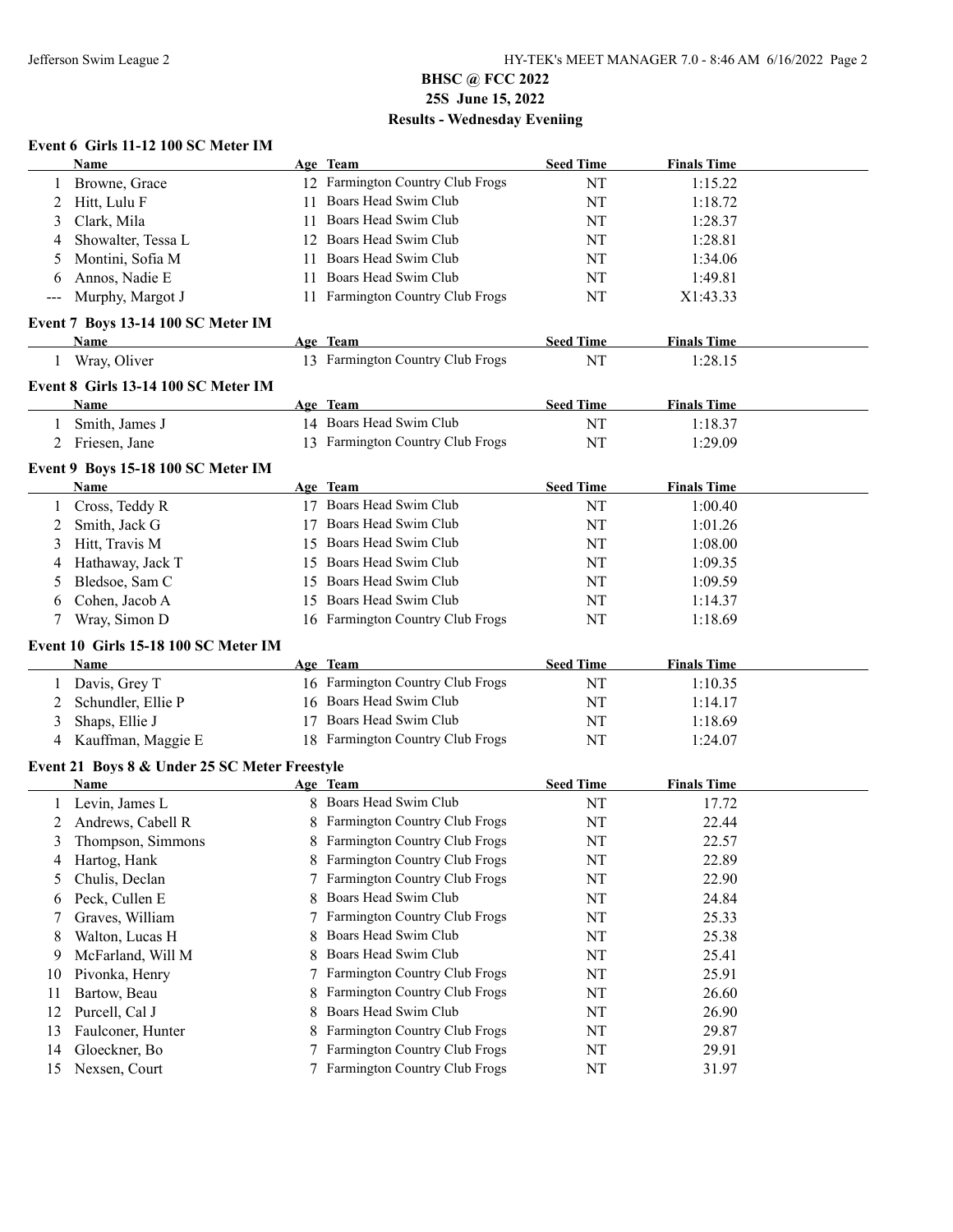### **(Event 21 Boys 8 & Under 25 SC Meter Freestyle)**

|     | <b>Name</b>           | Age Team                        | <b>Seed Time</b> | <b>Finals Time</b> |
|-----|-----------------------|---------------------------------|------------------|--------------------|
|     | 16 Lorenger, Hayes    | 7 Farmington Country Club Frogs | NT               | 32.42              |
| 17. | Oelschlager, Johannes | 8 Farmington Country Club Frogs | NT               | 32.63              |
| 18- | Wayland, Wilder       | 7 Farmington Country Club Frogs | NT               | 33.31              |
|     | 19 Evans, Will        | 7 Boars Head Swim Club          | NT               | 37.20              |
| 20  | Mrazik, Cullen        | 8 Farmington Country Club Frogs | NT               | 37.57              |

#### **Event 21P Boys 6 & Under 25 SC Meter Freestyle**

|    | Name                | Age Team                        | <b>Seed Time</b> | <b>Finals Time</b> |  |
|----|---------------------|---------------------------------|------------------|--------------------|--|
|    | Greenwood, Jack A   | 6 Boars Head Swim Club          | NT               | 25.75              |  |
|    | Gavin, Parker       | 6 Farmington Country Club Frogs | NT               | 26.06              |  |
| 3  | Kern, Camden        | 6 Farmington Country Club Frogs | NT               | 30.41              |  |
| 4  | Bendahan, Elliot T  | 6 Boars Head Swim Club          | NT               | 32.00              |  |
|    | Petersen, William C | 6 Boars Head Swim Club          | NT               | 32.04              |  |
| 6  | Pivonka, Marvin     | 6 Farmington Country Club Frogs | NT               | 35.44              |  |
|    | Andrews, Thomas     | 6 Farmington Country Club Frogs | NT               | 36.49              |  |
| 8  | Barrett, Graham V   | Boars Head Swim Club            | NT               | 38.32              |  |
| 9  | MacIlwaine, Ford    | 6 Farmington Country Club Frogs | NT               | 42.52              |  |
| 10 | Gentine, Henry      | 5 Farmington Country Club Frogs | NT               | 43.97              |  |
| 11 | Kauffman, Jack      | 6 Farmington Country Club Frogs | NT               | 45.82              |  |
| 12 | Cooch, Connor       | 6 Farmington Country Club Frogs | NT               | 46.66              |  |
| 13 | Lux, Field          | 5 Farmington Country Club Frogs | NT               | 46.72              |  |
| 14 | McFarland, Coleman  | 6 Farmington Country Club Frogs | NT               | 1:03.18            |  |

#### **Event 22 Girls 8 & Under 25 SC Meter Freestyle**

|    | <b>Name</b>              |   | Age Team                             | <b>Seed Time</b> | <b>Finals Time</b> |
|----|--------------------------|---|--------------------------------------|------------------|--------------------|
|    | Powers, Caroline         |   | Farmington Country Club Frogs        | NT               | 19.82              |
|    | Petersen, Molly C        |   | Boars Head Swim Club                 | NT               | 22.06              |
| 3  | Andres, Andres G         |   | Boars Head Swim Club                 | NT               | 23.15              |
| 4  | MacIlwaine, Molly L      |   | Farmington Country Club Frogs        | NT               | 23.25              |
| 5  | White, Chilton J         |   | <b>Farmington Country Club Frogs</b> | NT               | 23.54              |
| 6  | Murphy, Eleanor          |   | Farmington Country Club Frogs        | NT               | 23.97              |
|    | Pittenger, Eloise        |   | Farmington Country Club Frogs        | NT               | 24.47              |
| 8  | Nexsen, Wilson           |   | Farmington Country Club Frogs        | NT               | 26.97              |
| 9  | Moore, Mallory           |   | Farmington Country Club Frogs        | NT               | 27.13              |
| 10 | Noland, Helen            |   | Farmington Country Club Frogs        | NT               | 27.25              |
| 11 | Carlson, Lyla A          |   | Boars Head Swim Club                 | NT               | 27.34              |
| 12 | Cooper, Rory A           | 8 | Boars Head Swim Club                 | NT               | 27.71              |
| 13 | Duncan, Rebecca M        |   | Boars Head Swim Club                 | NT               | 27.88              |
| 14 | Dudley, Joan E           |   | Boars Head Swim Club                 | NT               | 28.38              |
| 15 | Piper, Sara P            |   | Boars Head Swim Club                 | NT               | 28.69              |
| 16 | Bishop, Millie           |   | Farmington Country Club Frogs        | NT               | 29.13              |
| 17 | Juge, Lila Cate C        | 8 | Boars Head Swim Club                 | NT               | 33.12              |
| 18 | Keevil, Grace            |   | <b>Farmington Country Club Frogs</b> | NT               | 33.34              |
| 19 | Simmers, Charlotte Grace | 8 | Boars Head Swim Club                 | NT               | 33.40              |
| 20 | Barnhardt, Charlotte     |   | <b>Farmington Country Club Frogs</b> | NT               | 33.57              |
| 21 | Garland, Clare E         |   | Boars Head Swim Club                 | NT               | 34.58              |
| 22 | Griffith, KeKe N         |   | Boars Head Swim Club                 | NT               | 36.25              |
| 23 | Longwell, Rose           |   | <b>Farmington Country Club Frogs</b> | NT               | 38.00              |
| 24 | Kauffman, Clairey        |   | Farmington Country Club Frogs        | NT               | 38.07              |
| 25 | Snyder, Bee              |   | Farmington Country Club Frogs        | NT               | 38.13              |
| 26 | Sopata, Meredith G       |   | Boars Head Swim Club                 | NT               | 38.56              |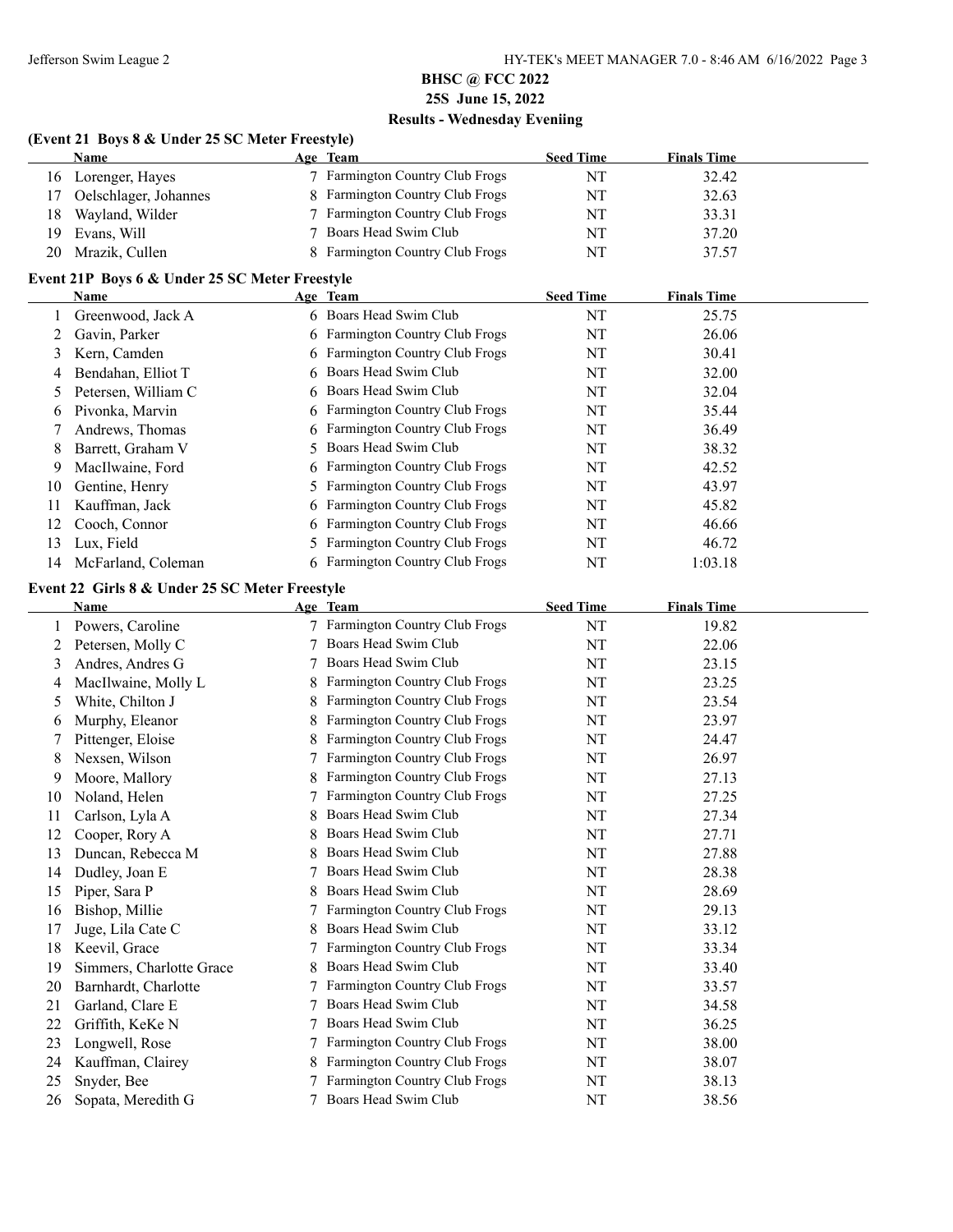# **(Event 22 Girls 8 & Under 25 SC Meter Freestyle)**

|               | Name                                            | Age Team                        | <b>Seed Time</b> | <b>Finals Time</b> |  |
|---------------|-------------------------------------------------|---------------------------------|------------------|--------------------|--|
| 27            | Rogers, Atha H                                  | Boars Head Swim Club            | NT               | 42.26              |  |
| 28            | Pesch, Lottie B                                 | Boars Head Swim Club            | NT               | 46.38              |  |
|               | Event 22P Girls 6 & Under 25 SC Meter Freestyle |                                 |                  |                    |  |
|               | Name                                            | Age Team                        | <b>Seed Time</b> | <b>Finals Time</b> |  |
|               | Bartow, Josie                                   | 6 Farmington Country Club Frogs | NT               | 35.26              |  |
|               | Garland, Wesley C                               | 6 Boars Head Swim Club          | NT               | 35.59              |  |
| 3             | Gall, Ali C                                     | 6 Boars Head Swim Club          | NT               | 37.28              |  |
| 4             | Kinnick, Ellie L                                | 6 Boars Head Swim Club          | NT               | 42.22              |  |
| 5.            | McFarland, Daley E                              | 6 Boars Head Swim Club          | NT               | 42.41              |  |
| 6             | Bogdanich, Avery                                | 6 Farmington Country Club Frogs | NT               | 42.63              |  |
|               | Moore, Violet J                                 | 6 Boars Head Swim Club          | NT               | 45.23              |  |
| 8             | Luck, Mollie James                              | 5 Farmington Country Club Frogs | NT               | 45.77              |  |
| 9             | Barnhardt, Matilda                              | 5 Farmington Country Club Frogs | NT               | 48.41              |  |
| 10            | Lewis, Caroline                                 | 6 Farmington Country Club Frogs | NT               | 53.08              |  |
| $\frac{1}{2}$ | Ring, Poppy                                     | 5 Farmington Country Club Frogs | NΤ               | DQ                 |  |

### **Event 23 Boys 9-10 50 SC Meter Freestyle**

|    | <b>Name</b>        |     | Age Team                             | <b>Seed Time</b> | <b>Finals Time</b> |
|----|--------------------|-----|--------------------------------------|------------------|--------------------|
|    | Florin, Reid       |     | 10 Farmington Country Club Frogs     | NT               | 38.16              |
|    | Bloxsom, Jeb       | 9   | Farmington Country Club Frogs        | NT               | 40.81              |
| 3  | Murphy, Wills      | 9.  | <b>Farmington Country Club Frogs</b> | NT               | 41.73              |
| 4  | Barrett, Parker J  | 10. | Boars Head Swim Club                 | NT               | 43.43              |
|    | O'Connor, Knox     |     | 9 Farmington Country Club Frogs      | NT               | 44.44              |
| 6  | Stakem, Josco S    | 9   | Boars Head Swim Club                 | NT               | 46.19              |
|    | Envall, Turner J   | 9.  | Boars Head Swim Club                 | NT               | 49.47              |
| 8  | Gibson, Everett W  | 10. | Boars Head Swim Club                 | NT               | 49.48              |
| 9  | Oelschlager, Peter | 10  | <b>Farmington Country Club Frogs</b> | NT               | 53.47              |
| 10 | Ring, Jack         | 9   | <b>Farmington Country Club Frogs</b> | NT               | 54.26              |
| 11 | Lerner, Fielding P |     | 9 Boars Head Swim Club               | NT               | 55.25              |
| 12 | Lindsey, Jack J    | 9.  | Boars Head Swim Club                 | NT               | 59.50              |
|    | Kilfoil, Andy      |     | 10 Farmington Country Club Frogs     | NT               | X39.09             |

#### **Event 24 Girls 9-10 50 SC Meter Freestyle**

|    | Name                |     | Age Team                             | <b>Seed Time</b> | <b>Finals Time</b> |
|----|---------------------|-----|--------------------------------------|------------------|--------------------|
|    | Fuller, Anneliese V | 10. | Boars Head Swim Club                 | NT               | 37.62              |
|    | Baldwin, Clara M    | 10  | Boars Head Swim Club                 | NT               | 42.32              |
| 3  | Purcell, Clara J    | 10  | Boars Head Swim Club                 | NT               | 42.60              |
| 4  | Wolfe, Elizabeth    | 10  | Farmington Country Club Frogs        | NT               | 45.28              |
| 5  | Gavin, Olivia       | 9   | <b>Farmington Country Club Frogs</b> | NT               | 45.40              |
| 6  | Royer, Avery G      | 10. | Boars Head Swim Club                 | NT               | 47.97              |
|    | Snead, Ellie R      | 9   | Boars Head Swim Club                 | NT               | 48.60              |
| 8  | Umphred, Rachel     | 10  | <b>Farmington Country Club Frogs</b> | NT               | 49.39              |
| 9  | Faulconer, Ella B   | 9   | <b>Farmington Country Club Frogs</b> | NT               | 50.78              |
| 10 | Simmers, Ann Elise  | 10  | Boars Head Swim Club                 | NT               | 51.27              |
| 11 | Lorenger, Charlotte | 10. | <b>Farmington Country Club Frogs</b> | NT               | 51.34              |
| 12 | Carlson, Ruby R     | 10  | Boars Head Swim Club                 | NT               | 52.53              |
| 13 | Evans, Millie J     | 10  | Boars Head Swim Club                 | NT               | 53.03              |
| 14 | Watson, Kennedy     | 9   | <b>Farmington Country Club Frogs</b> | NT               | 53.81              |
| 15 | Kauffman, Piper     | 10  | Farmington Country Club Frogs        | NT               | 55.47              |
| 16 | Rogers, Pearl J     |     | Boars Head Swim Club                 | NT               | 56.48              |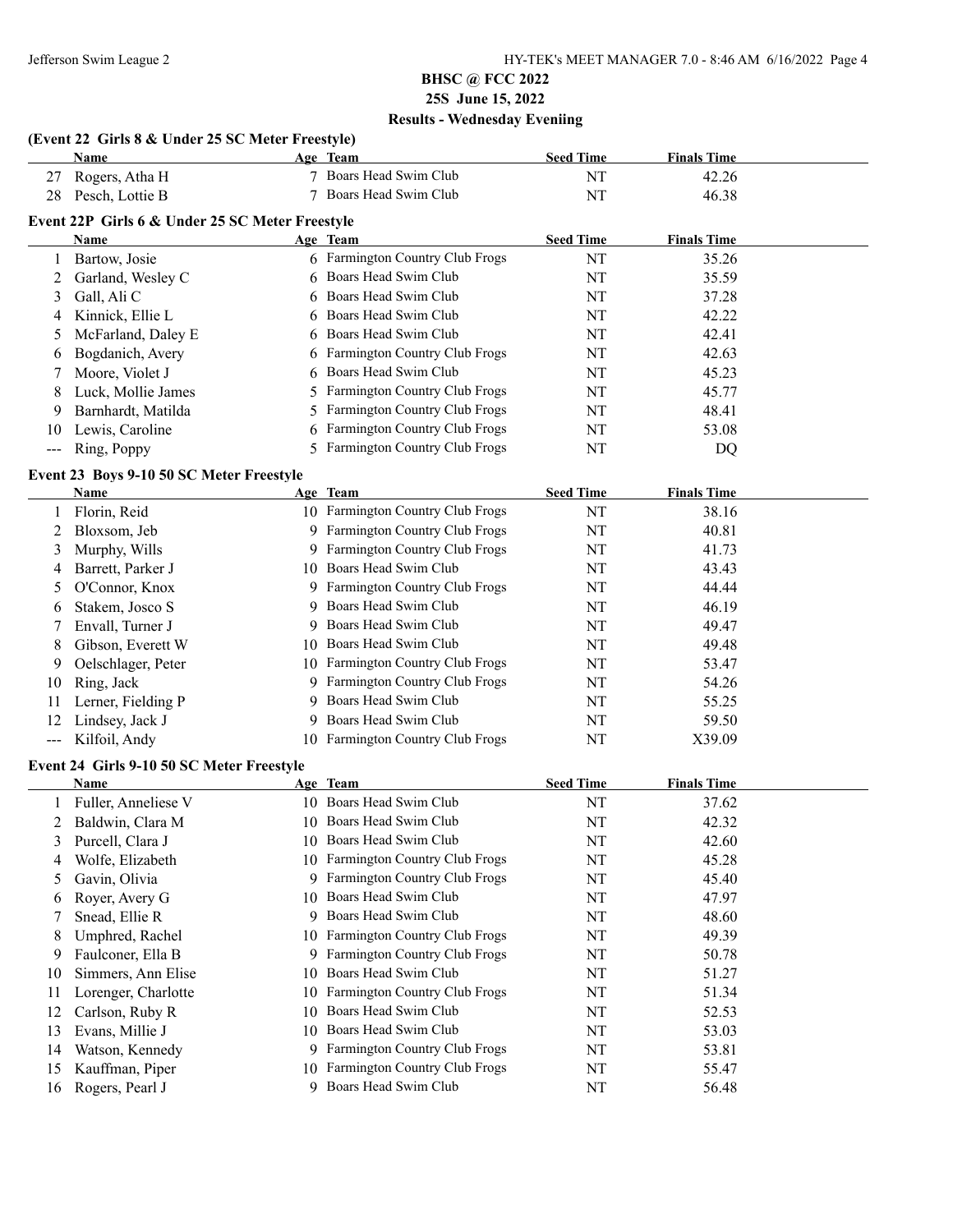#### **(Event 24 Girls 9-10 50 SC Meter Freestyle)**

|                     | (Event 24 Girls 9-10 50 SC Meter Freestyle) |    |                                  |                  |                    |  |
|---------------------|---------------------------------------------|----|----------------------------------|------------------|--------------------|--|
|                     | Name                                        |    | Age Team                         | <b>Seed Time</b> | <b>Finals Time</b> |  |
| 17                  | Pickett, Gracie G                           |    | 10 Boars Head Swim Club          | NT               | 56.53              |  |
| 18                  | Pickett, Annabelle C                        |    | 9 Boars Head Swim Club           | NT               | 1:00.28            |  |
| 19                  | Gall, Leah M                                | 9  | Boars Head Swim Club             | NT               | 1:06.66            |  |
| 20                  | Keevil, Caroline                            | 9. | Farmington Country Club Frogs    | NT               | 1:10.31            |  |
| $--$                | Powers, Eliza                               | 10 | Farmington Country Club Frogs    | NT               | X41.89             |  |
| $---$               | Chulis, Adelle                              |    | 10 Farmington Country Club Frogs | NT               | X48.00             |  |
| $\qquad \qquad - -$ | Sutton, Lucy                                | 9  | Farmington Country Club Frogs    | NT               | DQ                 |  |
|                     | Event 25 Boys 11-12 50 SC Meter Freestyle   |    |                                  |                  |                    |  |
|                     | Name                                        |    | Age Team                         | <b>Seed Time</b> | <b>Finals Time</b> |  |
| 1                   | Skipper, Peyton C                           |    | 12 Boars Head Swim Club          | NT               | 32.97              |  |
| 2                   | Moore, Henry P                              | 11 | Boars Head Swim Club             | NT               | 34.43              |  |
| 3                   | Jamison, Bodie C                            | 11 | Boars Head Swim Club             | NT               | 38.50              |  |
| 4                   | Barrett, Owen C                             |    | 12 Boars Head Swim Club          | NT               | 40.78              |  |
| 5                   | Albert, Jonathan                            |    | 12 Farmington Country Club Frogs | NT               | 43.00              |  |
| 6                   | Envall, Parker H                            | 11 | Boars Head Swim Club             | NT               | 43.09              |  |
| 7                   | Chulis, Luke M                              | 11 | Farmington Country Club Frogs    | NT               | 44.84              |  |
| 8                   | Walton, Asher A                             |    | 12 Boars Head Swim Club          | NT               | 47.00              |  |
| 9                   | Kennedy, Sam C                              | 11 | Boars Head Swim Club             | NT               | 51.26              |  |
| 10                  | Whittle, Matthew J                          |    | 11 Boars Head Swim Club          | NT               | 54.12              |  |
| $---$               | Murphy, Teddy R                             |    | 12 Farmington Country Club Frogs | NT               | X34.86             |  |
| $\qquad \qquad -$   | Friesen, Max                                |    | 11 Farmington Country Club Frogs | NT               | X41.59             |  |
|                     | Event 26 Girls 11-12 50 SC Meter Freestyle  |    |                                  |                  |                    |  |
|                     | <b>Name</b>                                 |    | Age Team                         | <b>Seed Time</b> | <b>Finals Time</b> |  |
| 1                   | Fontenot, Lilly C                           |    | 11 Boars Head Swim Club          | NT               | 35.79              |  |
| 2                   | Snead, Chloe H                              | 11 | Boars Head Swim Club             | NT               | 38.84              |  |
| 3                   | Hartog, Virginia D                          | 11 | Farmington Country Club Frogs    | NT               | 40.09              |  |
| 4                   | Florin, Eva                                 |    | 12 Farmington Country Club Frogs | NT               | 40.22              |  |
| 5                   | Murphy, Margot J                            | 11 | Farmington Country Club Frogs    | NT               | 40.45              |  |
| 6                   | Hume, Perry                                 |    | 12 Farmington Country Club Frogs | NT               | 42.14              |  |
| 7                   | Dean, Susie G                               |    | 12 Boars Head Swim Club          | NT               | 46.66              |  |
| $*8$                | Albert, Katherine                           | 11 | Farmington Country Club Frogs    | NT               | 53.97              |  |
| $*8$                | Torrence, Winnie A                          | 11 | Boars Head Swim Club             | NT               | 53.97              |  |
| $--$                | Browne, Grace                               |    | 12 Farmington Country Club Frogs | NT               | X31.06             |  |
|                     | Event 27 Boys 13-14 50 SC Meter Freestyle   |    |                                  |                  |                    |  |
|                     | Name                                        |    | Age Team                         | <b>Seed Time</b> | <b>Finals Time</b> |  |
| 1                   | Skipper, Jackson J                          |    | 14 Boars Head Swim Club          | NT               | 29.95              |  |
| 2                   | Ashby, Alex J                               | 14 | Boars Head Swim Club             | NT               | 31.85              |  |
| 3                   | Daniero, Lucas J                            | 14 | Boars Head Swim Club             | NT               | 32.41              |  |
| 4                   | Albert, Christopher                         | 14 | Farmington Country Club Frogs    | NT               | 32.81              |  |
| 5                   | Boyd, Tyson K                               | 13 | Boars Head Swim Club             | NT               | 35.43              |  |
| 6                   | Chirichetti, Christian S                    | 13 | Boars Head Swim Club             | NT               | 40.75              |  |
|                     | McCall, CJ J                                |    | 13 Boars Head Swim Club          | NT               | 42.09              |  |

### **Event 28 Girls 13-14 50 SC Meter Freestyle**

| <b>Name</b>         | Team<br>Age             | <b>Seed Time</b> | <b>Finals Time</b> |  |
|---------------------|-------------------------|------------------|--------------------|--|
| Grimes, Miller      | 13 Boars Head Swim Club | NΊ               | 29.85              |  |
| 2 Ritter, Emerson L | 14 Boars Head Swim Club | NT               | 32.03              |  |
| Wood, Savannah      | 14 Boars Head Swim Club | NT               | 33.13              |  |

--- Wray, Oliver 13 Farmington Country Club Frogs NT X32.25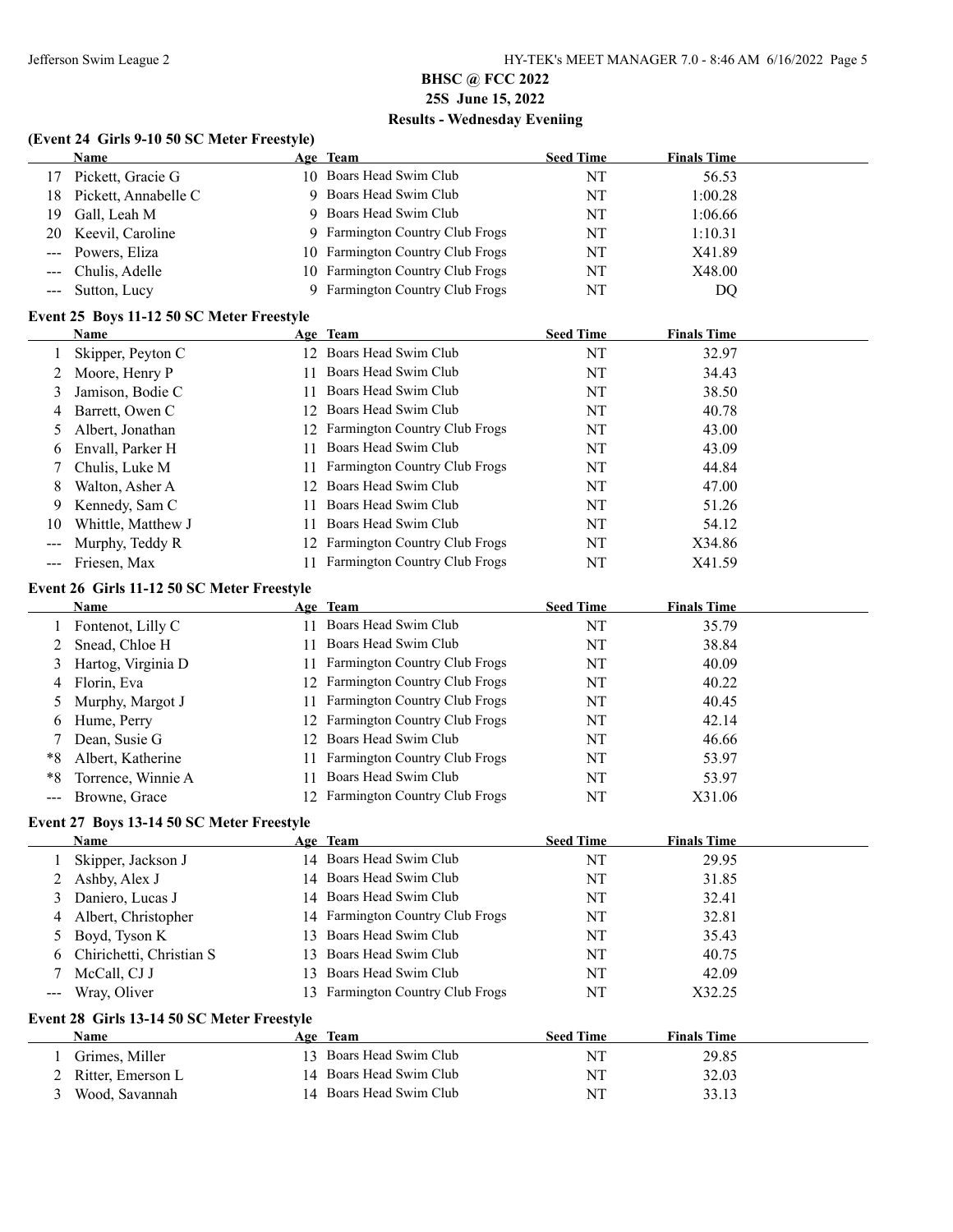### **(Event 28 Girls 13-14 50 SC Meter Freestyle)**

|     | Name                 | Age Team                             | <b>Seed Time</b> | <b>Finals Time</b> |
|-----|----------------------|--------------------------------------|------------------|--------------------|
| 4   | Contiliano, Claire A | 13 Boars Head Swim Club              | NT               | 33.59              |
|     | Wise, Latane         | 14 Farmington Country Club Frogs     | NT               | 34.87              |
| 6   | Craig, Sara          | 14 Farmington Country Club Frogs     | NT               | 38.34              |
|     | Cooper, Laine T      | 14 Boars Head Swim Club              | NT               | 38.56              |
| 8   | Freilich, Anisha M   | 14 Boars Head Swim Club              | NT               | 40.75              |
| -9  | Rome, Marshall M     | 13 Boars Head Swim Club              | NT               | 40.88              |
| 10  | Kauffman, Betsy G    | 13 Farmington Country Club Frogs     | NT               | 42.53              |
| 11. | Kolbrener, Lilly     | 14 Boars Head Swim Club              | NT               | 44.36              |
|     | Friesen, Jane        | <b>Farmington Country Club Frogs</b> | NT               | X37.32             |

#### **Event 29 Boys 15-18 50 SC Meter Freestyle**

|       | Name              | Age Team                         | <b>Seed Time</b> | <b>Finals Time</b> |
|-------|-------------------|----------------------------------|------------------|--------------------|
|       | Quatrara, Lucas A | 16 Boars Head Swim Club          | NT               | 26.00              |
|       | Grimes, Colby     | 15 Boars Head Swim Club          | NT               | 27.83              |
|       | 3 Boyd, Carter A  | 15 Boars Head Swim Club          | NT               | 30.18              |
| $---$ | Wray, Simon D     | 16 Farmington Country Club Frogs | NT               | X27.87             |

#### **Event 30 Girls 15-18 50 SC Meter Freestyle**

|   | <b>Name</b>            | Age Team                             | <b>Seed Time</b> | <b>Finals Time</b> |
|---|------------------------|--------------------------------------|------------------|--------------------|
|   | McCardle, Grace H      | 16 Boars Head Swim Club              | NT               | 28.36              |
|   | Rude, Claire N         | 18 Boars Head Swim Club              | NT               | 29.60              |
| 3 | Devillier, Charlotte G | 18 Boars Head Swim Club              | NT               | 30.90              |
| 4 | Rome, Sammy G          | 16 Boars Head Swim Club              | NT               | 31.56              |
|   | 5 Chirichetti, Tess E  | 16 Boars Head Swim Club              | NT               | 35.90              |
| 6 | Daniero, Sophia K      | 15 Boars Head Swim Club              | NT               | 36.82              |
|   | Kauffman, Stewart S    | <b>Farmington Country Club Frogs</b> | NT               | 37.34              |
| 8 | Lyster, Andrea D       | 18 Farmington Country Club Frogs     | NT               | 38.25              |
| 9 | Castle, Jamie E        | 16 Boars Head Swim Club              | NT               | 43.25              |
|   | Davis, Grey T          | 16 Farmington Country Club Frogs     | NT               | X28.13             |
|   | --- Kauffman, Maggie E | 18 Farmington Country Club Frogs     | NT               | X33.94             |

### **Event 31 Boys 8 & Under 25 SC Meter Breaststroke**

| Name                      | Age Team                        | <b>Seed Time</b> | <b>Finals Time</b> |
|---------------------------|---------------------------------|------------------|--------------------|
| Chulis. Declan            | 7 Farmington Country Club Frogs | N1               | 31.37              |
| --- Oelschlager, Johannes | 8 Farmington Country Club Frogs | NI               | DO                 |
| --- Evans, Will           | 7 Boars Head Swim Club          | NT               | DO                 |

### **Event 32 Girls 8 & Under 25 SC Meter Breaststroke**

|                                                                                                                                                                                                                                                                                                                                                                                                                                                                            | <b>Name</b>                                 |   | Age Team                             | <b>Seed Time</b> | <b>Finals Time</b> |  |
|----------------------------------------------------------------------------------------------------------------------------------------------------------------------------------------------------------------------------------------------------------------------------------------------------------------------------------------------------------------------------------------------------------------------------------------------------------------------------|---------------------------------------------|---|--------------------------------------|------------------|--------------------|--|
|                                                                                                                                                                                                                                                                                                                                                                                                                                                                            | 1 Rutherford, Abby H                        |   | Boars Head Swim Club                 | NT               | 31.08              |  |
|                                                                                                                                                                                                                                                                                                                                                                                                                                                                            | 2 Murphy, Eleanor                           |   | 8 Farmington Country Club Frogs      | NT               | 35.08              |  |
|                                                                                                                                                                                                                                                                                                                                                                                                                                                                            | 3 Cooper, Rory A                            |   | 8 Boars Head Swim Club               | NT               | 36.01              |  |
| 4                                                                                                                                                                                                                                                                                                                                                                                                                                                                          | Murphy, Grace                               |   | Boars Head Swim Club                 | NT               | 37.84              |  |
|                                                                                                                                                                                                                                                                                                                                                                                                                                                                            | Fang, Emily C                               |   | 8 Boars Head Swim Club               | NT               | 42.63              |  |
|                                                                                                                                                                                                                                                                                                                                                                                                                                                                            | Noland, Helen                               |   | 7 Farmington Country Club Frogs      | NT               | <b>XDQ</b>         |  |
|                                                                                                                                                                                                                                                                                                                                                                                                                                                                            | Bishop, Millie                              |   | 7 Farmington Country Club Frogs      | NT               | DQ                 |  |
|                                                                                                                                                                                                                                                                                                                                                                                                                                                                            | Gibson, Ruby L                              |   | 8 Boars Head Swim Club               | NT               | DQ                 |  |
| $\frac{1}{2} \left( \frac{1}{2} \right) \left( \frac{1}{2} \right) \left( \frac{1}{2} \right) \left( \frac{1}{2} \right) \left( \frac{1}{2} \right) \left( \frac{1}{2} \right) \left( \frac{1}{2} \right) \left( \frac{1}{2} \right) \left( \frac{1}{2} \right) \left( \frac{1}{2} \right) \left( \frac{1}{2} \right) \left( \frac{1}{2} \right) \left( \frac{1}{2} \right) \left( \frac{1}{2} \right) \left( \frac{1}{2} \right) \left( \frac{1}{2} \right) \left( \frac$ | Fuller, Camellia M                          |   | Boars Head Swim Club                 | NT               | DQ                 |  |
|                                                                                                                                                                                                                                                                                                                                                                                                                                                                            | Event 33 Boys 9-10 50 SC Meter Breaststroke |   |                                      |                  |                    |  |
|                                                                                                                                                                                                                                                                                                                                                                                                                                                                            | <b>Name</b>                                 |   | Age Team                             | <b>Seed Time</b> | <b>Finals Time</b> |  |
|                                                                                                                                                                                                                                                                                                                                                                                                                                                                            | Bloxsom, Jeb                                | 9 | <b>Farmington Country Club Frogs</b> | NT               | 56.10              |  |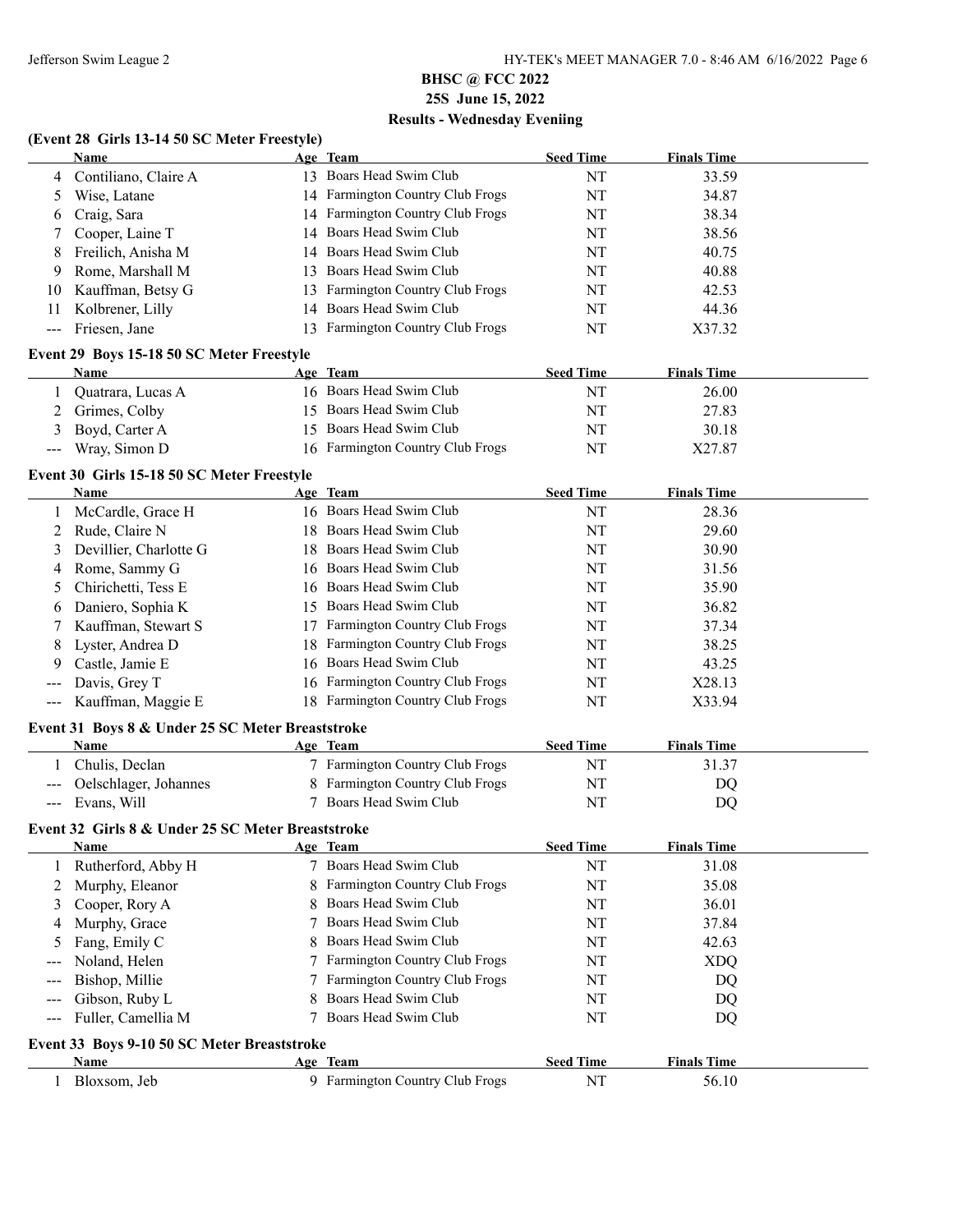### **(Event 33 Boys 9-10 50 SC Meter Breaststroke) Name Age Team Seed Time Finals Time**

| 2       | Oelschlager, Peter                            |    | 10 Farmington Country Club Frogs | NT               | 58.08              |  |
|---------|-----------------------------------------------|----|----------------------------------|------------------|--------------------|--|
| 3       | Barrett, Parker J                             |    | 10 Boars Head Swim Club          | NT               | 1:02.04            |  |
| 4       | Murphy, Wills                                 |    | 9 Farmington Country Club Frogs  | NT               | 1:02.63            |  |
| 5       | Envall, Turner J                              | 9  | Boars Head Swim Club             | NT               | 1:07.94            |  |
| 6       | Rogers, Bo R                                  | 9  | Boars Head Swim Club             | NT               | 1:09.04            |  |
|         | Gibson, Everett W                             |    | 10 Boars Head Swim Club          | NT               | DQ                 |  |
|         | Event 34 Girls 9-10 50 SC Meter Breaststroke  |    |                                  |                  |                    |  |
|         | Name                                          |    | Age Team                         | <b>Seed Time</b> | <b>Finals Time</b> |  |
| 1       | Hitt, Vivi H                                  |    | 9 Boars Head Swim Club           | NT               | 47.35              |  |
| 2       | Whittle, Elizabeth S                          | 10 | Boars Head Swim Club             | NT               | 55.63              |  |
| 3       | Evans, Millie J                               | 10 | Boars Head Swim Club             | NT               | 1:08.10            |  |
| 4       | Simmers, Ann Elise                            | 10 | Boars Head Swim Club             | NT               | 1:09.21            |  |
| 5       | Gall, Leah M                                  | 9  | Boars Head Swim Club             | NT               | 1:24.09            |  |
| 6       | Watson, Kennedy                               | 9  | Farmington Country Club Frogs    | NT               | 1:25.50            |  |
|         | Baldwin, Clara M                              | 10 | Boars Head Swim Club             | NT               | X56.03             |  |
|         | Umphred, Rachel                               | 10 | Farmington Country Club Frogs    | NT               | DQ                 |  |
|         | Pickett, Annabelle C                          | 9  | Boars Head Swim Club             | NT               | DQ                 |  |
|         | Chulis, Adelle                                |    | 10 Farmington Country Club Frogs | NT               | DQ                 |  |
|         | Event 35 Boys 11-12 50 SC Meter Breaststroke  |    |                                  |                  |                    |  |
|         | Name                                          |    | Age Team                         | <b>Seed Time</b> | <b>Finals Time</b> |  |
| 1       | Smith, Henry C                                |    | 12 Boars Head Swim Club          | NT               | 38.89              |  |
| 2       | Ritter, Beckett D                             |    | 12 Boars Head Swim Club          | NT               | 39.62              |  |
| 3       | Lawson, Brody                                 |    | 12 Boars Head Swim Club          | NT               | 48.02              |  |
| 4       | Murphy, Teddy R                               |    | 12 Farmington Country Club Frogs | NT               | 53.15              |  |
| 5       | Walton, Asher A                               |    | 12 Boars Head Swim Club          | NT               | 57.75              |  |
| 6       | Kennedy, Sam C                                |    | 11 Boars Head Swim Club          | NT               | 1:07.97            |  |
|         | Event 36 Girls 11-12 50 SC Meter Breaststroke |    |                                  |                  |                    |  |
|         | Name                                          |    | Age Team                         | <b>Seed Time</b> | <b>Finals Time</b> |  |
| 1       | Hitt, Lulu F                                  |    | 11 Boars Head Swim Club          | NT               | 42.06              |  |
| 2       | Florin, Eva                                   |    | 12 Farmington Country Club Frogs | NT               | 52.87              |  |
| 3       | Murphy, Margot J                              |    | 11 Farmington Country Club Frogs | NT               | 53.51              |  |
| 4       | Annos, Nadie E                                | 11 | Boars Head Swim Club             | NT               | 59.65              |  |
| $---$   | Fontenot, Lilly C                             |    | 11 Boars Head Swim Club          | NT               | DQ                 |  |
|         | Event 37 Boys 13-14 50 SC Meter Breaststroke  |    |                                  |                  |                    |  |
|         | Name                                          |    | Age Team                         | <b>Seed Time</b> | <b>Finals Time</b> |  |
| $\perp$ | Wray, Oliver                                  |    | 13 Farmington Country Club Frogs | NT               | 46.90              |  |
| 2       | McCall, CJ J                                  |    | 13 Boars Head Swim Club          | NT               | 51.59              |  |
|         | Event 38 Girls 13-14 50 SC Meter Breaststroke |    |                                  |                  |                    |  |
|         | Name                                          |    | Age Team                         | <b>Seed Time</b> | <b>Finals Time</b> |  |
|         | Ritter, Emerson L                             |    | 14 Boars Head Swim Club          | NT               | 38.94              |  |
|         | Friesen, Jane                                 |    | 13 Farmington Country Club Frogs | NT               | 47.08              |  |
| 3       | Kolbrener, Lilly                              |    | 14 Boars Head Swim Club          | NT               | 54.31              |  |
| 4       | Rome, Marshall M                              |    | 13 Boars Head Swim Club          | NT               | 54.38              |  |
|         | Event 39 Boys 15-18 50 SC Meter Breaststroke  |    |                                  |                  |                    |  |
|         | Name                                          |    | Age Team                         | <b>Seed Time</b> | <b>Finals Time</b> |  |
| 1       | Smith, Jack G                                 |    | 17 Boars Head Swim Club          | NT               | 31.28              |  |
|         |                                               |    |                                  |                  |                    |  |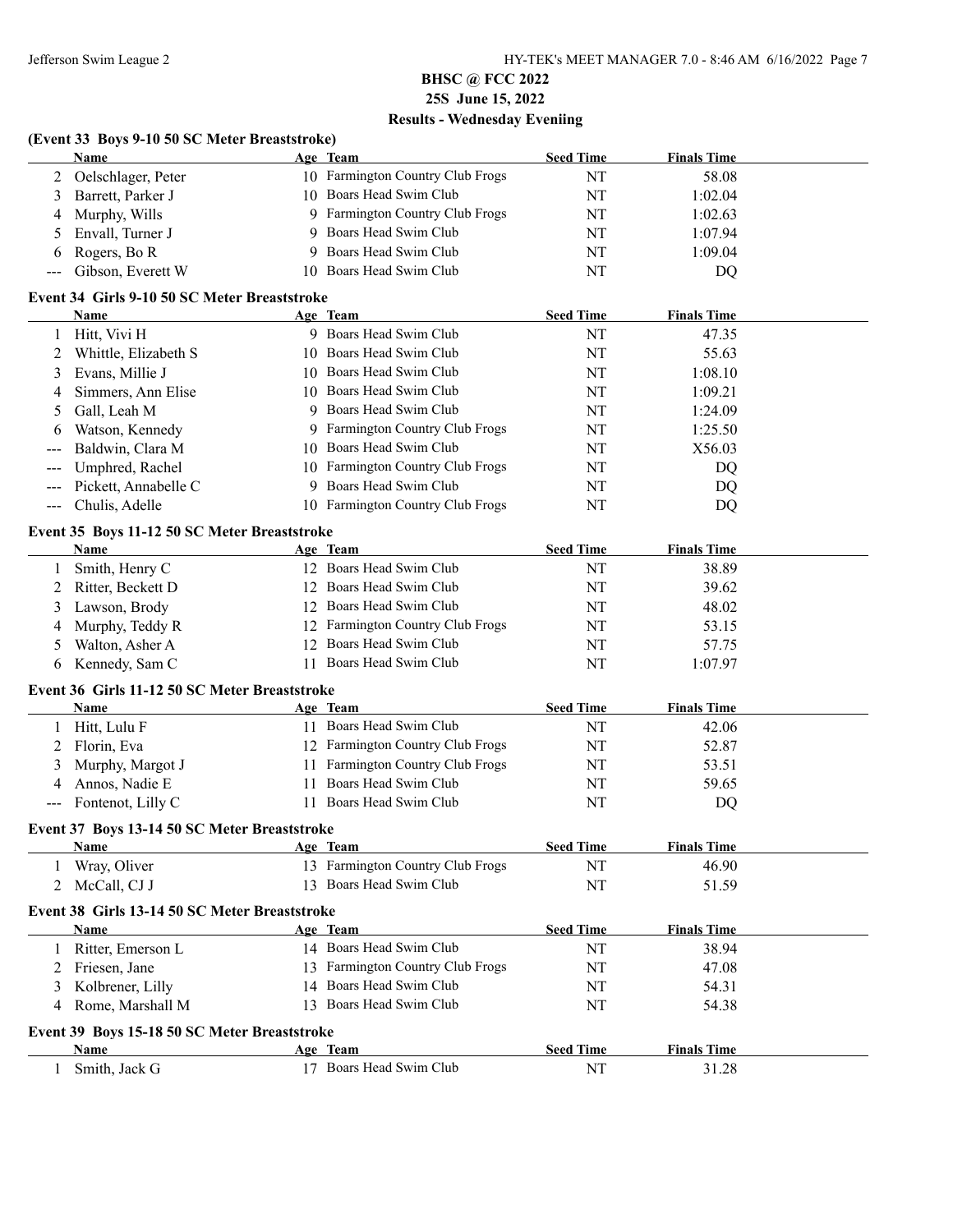$\overline{\phantom{a}}$ 

## **BHSC @ FCC 2022 25S June 15, 2022 Results - Wednesday Eveniing**

#### **(Event 39 Boys 15-18 50 SC Meter Breaststroke)**

| <b>Name</b>            |                                                                                                                                                                                                                                                                     | Age Team                | <b>Seed Time</b> | <b>Finals Time</b> |  |
|------------------------|---------------------------------------------------------------------------------------------------------------------------------------------------------------------------------------------------------------------------------------------------------------------|-------------------------|------------------|--------------------|--|
| 2 Schundler, Jackson J |                                                                                                                                                                                                                                                                     | 17 Boars Head Swim Club | NT               | 32.69              |  |
| 3 Hathaway, Jack T     |                                                                                                                                                                                                                                                                     | 15 Boars Head Swim Club | NT               | 34.53              |  |
| 4 Grimes, Colby        |                                                                                                                                                                                                                                                                     | 15 Boars Head Swim Club | <b>NT</b>        | 36.82              |  |
| 5 Cohen, Jacob A       |                                                                                                                                                                                                                                                                     | 15 Boars Head Swim Club | NT               | 39.57              |  |
| $\mathbf{r}$           | $\sim$ 10.000 $\sim$ 10.000 $\sim$ 0.000 $\sim$ 0.000 $\sim$ 10.000 $\sim$ 10.000 $\sim$ 10.000 $\sim$ 10.000 $\sim$ 10.000 $\sim$ 10.000 $\sim$ 10.000 $\sim$ 10.000 $\sim$ 10.000 $\sim$ 10.000 $\sim$ 10.000 $\sim$ 10.000 $\sim$ 10.000 $\sim$ 10.000 $\sim$ 10 |                         |                  |                    |  |

### **Event 40 Girls 15-18 50 SC Meter Breaststroke**

| <b>Name</b>            | <b>Age Team</b>                  | <b>Seed Time</b> | <b>Finals Time</b> |  |
|------------------------|----------------------------------|------------------|--------------------|--|
| Devillier, Charlotte G | 18 Boars Head Swim Club          | NΊ               | 41.40              |  |
| 2 Daniero, Sophia K    | 15 Boars Head Swim Club          | NT               | 49.43              |  |
| 3 Lyster, Andrea D     | 18 Farmington Country Club Frogs |                  | 49.91              |  |

### **Event 41 Boys 8 & Under 25 SC Meter Backstroke**

| Name              |                                      | <b>Seed Time</b>                                                                                                                                                                                                                                                                                                                            | <b>Finals Time</b> |
|-------------------|--------------------------------------|---------------------------------------------------------------------------------------------------------------------------------------------------------------------------------------------------------------------------------------------------------------------------------------------------------------------------------------------|--------------------|
| Walton, Lucas H   |                                      | NT                                                                                                                                                                                                                                                                                                                                          | 27.41              |
| Pivonka, Henry    |                                      | NT                                                                                                                                                                                                                                                                                                                                          | 27.90              |
| Bartow, Beau      |                                      | NT                                                                                                                                                                                                                                                                                                                                          | 28.99              |
| Thompson, Simmons |                                      | NT                                                                                                                                                                                                                                                                                                                                          | 30.77              |
| Purcell, Cal J    |                                      | NT                                                                                                                                                                                                                                                                                                                                          | 31.50              |
| McFarland, Will M |                                      | NT                                                                                                                                                                                                                                                                                                                                          | 33.00              |
| Beights, Oscar    |                                      | NT                                                                                                                                                                                                                                                                                                                                          | 33.90              |
| Wayland, Wilder   |                                      | NT                                                                                                                                                                                                                                                                                                                                          | 36.87              |
| Gloeckner, Bo     |                                      | NT                                                                                                                                                                                                                                                                                                                                          | 44.00              |
| Mrazik, Cullen    |                                      | NT                                                                                                                                                                                                                                                                                                                                          | 52.72              |
| Nexsen, Court     | <b>Farmington Country Club Frogs</b> | NT                                                                                                                                                                                                                                                                                                                                          | 55.16              |
| Faulconer, Hunter | <b>Farmington Country Club Frogs</b> | NT                                                                                                                                                                                                                                                                                                                                          | DQ                 |
|                   |                                      | Age Team<br>8 Boars Head Swim Club<br>7 Farmington Country Club Frogs<br>8 Farmington Country Club Frogs<br>8 Farmington Country Club Frogs<br>8 Boars Head Swim Club<br>8 Boars Head Swim Club<br>8 Farmington Country Club Frogs<br>7 Farmington Country Club Frogs<br>7 Farmington Country Club Frogs<br>8 Farmington Country Club Frogs |                    |

### **Event 41P Boys 6 & Under 25 SC Meter Backstroke**

|   | <b>Name</b>         | Age Team                        | <b>Seed Time</b> | <b>Finals Time</b> |
|---|---------------------|---------------------------------|------------------|--------------------|
|   | Greenwood, Jack A   | 6 Boars Head Swim Club          | NT               | 30.57              |
|   | 2 Kern, Camden      | 6 Farmington Country Club Frogs | NT               | 32.45              |
|   | Gavin, Parker       | 6 Farmington Country Club Frogs | NT               | 34.26              |
| 4 | Bendahan, Elliot T  | 6 Boars Head Swim Club          | NT               | 36.12              |
|   | 5 Pivonka, Marvin   | 6 Farmington Country Club Frogs | NT               | 36.58              |
|   | 6 Barrett, Graham V | 5 Boars Head Swim Club          | NT               | 44.47              |
|   | --- Kauffman, Jack  | 6 Farmington Country Club Frogs | NT               | DQ                 |
|   | --- Cooch, Connor   | 6 Farmington Country Club Frogs | NT               | DQ                 |

### **Event 42 Girls 8 & Under 25 SC Meter Backstroke**

|     | <b>Name</b>              | Age Team                        | <b>Seed Time</b> | <b>Finals Time</b> |  |
|-----|--------------------------|---------------------------------|------------------|--------------------|--|
|     | Gibson, Ruby L           | 8 Boars Head Swim Club          | NT               | 28.38              |  |
| 2   | Pittenger, Eloise        | 8 Farmington Country Club Frogs | NT               | 28.59              |  |
| 3   | Fang, Emily C            | 8 Boars Head Swim Club          | NT               | 29.08              |  |
| 4   | Petersen, Molly C        | 7 Boars Head Swim Club          | NT               | 31.52              |  |
|     | Fuller, Camellia M       | 7 Boars Head Swim Club          | NT               | 32.22              |  |
| *6  | Piper, Sara P            | 8 Boars Head Swim Club          | NT               | 32.56              |  |
| *6  | Annos, Emmy              | 8 Boars Head Swim Club          | NT               | 32.56              |  |
| 8   | Duncan, Rebecca M        | 8 Boars Head Swim Club          | NT               | 33.44              |  |
| 9   | Simmers, Charlotte Grace | 8 Boars Head Swim Club          | NT               | 33.47              |  |
| 10  | Carlson, Lyla A          | 8 Boars Head Swim Club          | NT               | 33.71              |  |
| 11  | Barnhardt, Charlotte     | 7 Farmington Country Club Frogs | NT               | 35.53              |  |
| 12  | Woodriff, Thea           | 7 Farmington Country Club Frogs | NT               | 36.36              |  |
| 13. | Garland, Clare E         | Boars Head Swim Club            | NT               | 36.66              |  |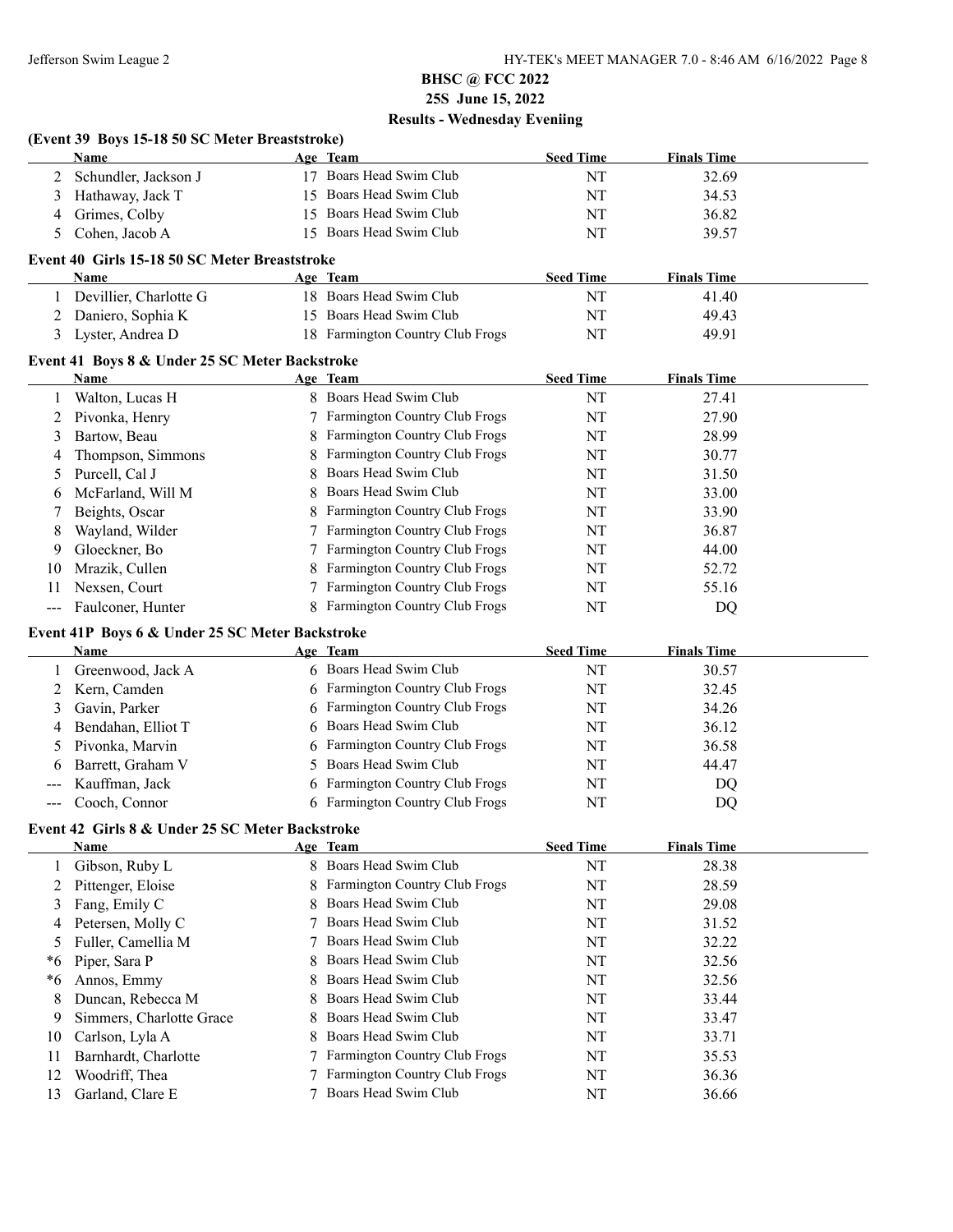|              | (Event 42 Girls 8 & Under 25 SC Meter Backstroke)         |     |                                  |                  |                    |  |
|--------------|-----------------------------------------------------------|-----|----------------------------------|------------------|--------------------|--|
|              | Name                                                      |     | Age Team                         | <b>Seed Time</b> | <b>Finals Time</b> |  |
| 14           | Moore, Mallory                                            |     | 8 Farmington Country Club Frogs  | NT               | 37.96              |  |
| 15           | Keevil, Grace                                             |     | 7 Farmington Country Club Frogs  | NT               | 38.39              |  |
| 16           | Kauffman, Clairey                                         | 8   | Farmington Country Club Frogs    | NT               | 45.43              |  |
| 17           | Griffith, KeKe N                                          |     | 7 Boars Head Swim Club           | NT               | 52.41              |  |
|              | Event 42P Girls 6 & Under 25 SC Meter Backstroke          |     |                                  |                  |                    |  |
|              | Name                                                      |     | Age Team                         | <b>Seed Time</b> | <b>Finals Time</b> |  |
| $\mathbf{1}$ | Garland, Wesley C                                         |     | 6 Boars Head Swim Club           | NT               | 41.75              |  |
| 2            | Moore, Violet J                                           | 6   | Boars Head Swim Club             | NT               | 58.28              |  |
| 3            | Luck, Mollie James                                        |     | 5 Farmington Country Club Frogs  | NT               | 1:01.44            |  |
|              | Event 43 Boys 9-10 50 SC Meter Backstroke                 |     |                                  |                  |                    |  |
|              | Name                                                      |     | Age Team                         | <b>Seed Time</b> | <b>Finals Time</b> |  |
|              | Lawson, Harrison P                                        |     | 9 Boars Head Swim Club           | NT               | 51.21              |  |
| 2            | O'Connor, Knox                                            |     | 9 Farmington Country Club Frogs  | NT               | 53.63              |  |
| 3            | Rogers, Bo R                                              | 9   | Boars Head Swim Club             | NT               | 58.78              |  |
| 4            | Ring, Jack                                                | 9   | Farmington Country Club Frogs    | NT               | 1:07.32            |  |
|              | Bloxsom, Jeb                                              | 9   | Farmington Country Club Frogs    | NT               | X54.62             |  |
| ---          | Florin, Reid                                              |     | 10 Farmington Country Club Frogs | NT               | DQ                 |  |
|              |                                                           |     |                                  |                  |                    |  |
|              | Event 44 Girls 9-10 50 SC Meter Backstroke<br><b>Name</b> |     | Age Team                         | <b>Seed Time</b> | <b>Finals Time</b> |  |
| $\mathbf{1}$ | Contiliano, Anna J                                        |     | 10 Boars Head Swim Club          | NT               | 42.71              |  |
| 2            | Fuller, Anneliese V                                       |     | 10 Boars Head Swim Club          | NT               | 45.69              |  |
| 3            | Rutherford, Harper A                                      |     | 9 Boars Head Swim Club           | NT               | 46.72              |  |
| 4            | Purcell, Clara J                                          |     | 10 Boars Head Swim Club          | NT               | 47.50              |  |
| 5            | Wolfe, Elizabeth                                          |     | 10 Farmington Country Club Frogs | NT               | 50.35              |  |
|              | Royer, Avery G                                            |     | 10 Boars Head Swim Club          | NT               | 53.56              |  |
| 6            | Carlson, Ruby R                                           |     | 10 Boars Head Swim Club          | NT               | 1:01.35            |  |
| 7            |                                                           |     | 9 Farmington Country Club Frogs  | NT               | 1:02.44            |  |
| 8            | Sutton, Lucy                                              |     | 10 Farmington Country Club Frogs |                  |                    |  |
| 9            | Lorenger, Charlotte                                       |     | 9 Farmington Country Club Frogs  | NT               | 1:09.56            |  |
| 10           | Faulconer, Ella B<br>Keevil, Caroline                     | 9   | Farmington Country Club Frogs    | NT               | 1:10.57            |  |
| 11           | Kauffman, Piper                                           |     | 10 Farmington Country Club Frogs | NT<br>NT         | 1:18.62            |  |
| ---          |                                                           |     |                                  |                  | DQ                 |  |
|              | Event 45 Boys 11-12 50 SC Meter Backstroke                |     |                                  |                  |                    |  |
|              | <b>Name</b>                                               |     | Age Team                         | <b>Seed Time</b> | <b>Finals Time</b> |  |
|              | 1 Rutherford, Eli J                                       |     | 11 Boars Head Swim Club          | $\rm{NT}$        | 34.15              |  |
| 2            | Ritter, Beckett D                                         |     | 12 Boars Head Swim Club          | NT               | 35.10              |  |
| 3            | Skipper, Peyton C                                         |     | 12 Boars Head Swim Club          | NT               | 38.75              |  |
| 4            | Jamison, Bodie C                                          | 11. | Boars Head Swim Club             | NT               | 47.43              |  |
| 5            | Barrett, Owen C                                           |     | 12 Boars Head Swim Club          | NT               | 49.75              |  |
| 6            | Chulis, Luke M                                            | 11  | Farmington Country Club Frogs    | NT               | 55.14              |  |
| 7            | Albert, Jonathan                                          |     | 12 Farmington Country Club Frogs | NT               | 1:01.22            |  |
|              | Event 46 Girls 11-12 50 SC Meter Backstroke<br>Name       |     | Age Team                         | <b>Seed Time</b> | <b>Finals Time</b> |  |
| 1            | Showalter, Tessa L                                        |     | 12 Boars Head Swim Club          | NT               | 39.34              |  |
| 2            | Snead, Chloe H                                            | 11  | Boars Head Swim Club             | NT               | 47.18              |  |
| 3            | Hartog, Virginia D                                        | 11  | Farmington Country Club Frogs    | NT               | 48.63              |  |
| 4            | Hume, Perry                                               |     | 12 Farmington Country Club Frogs | NT               | 1:00.04            |  |
| 5            | Albert, Katherine                                         | 11  | Farmington Country Club Frogs    | NT               | 1:08.50            |  |
|              |                                                           |     |                                  |                  |                    |  |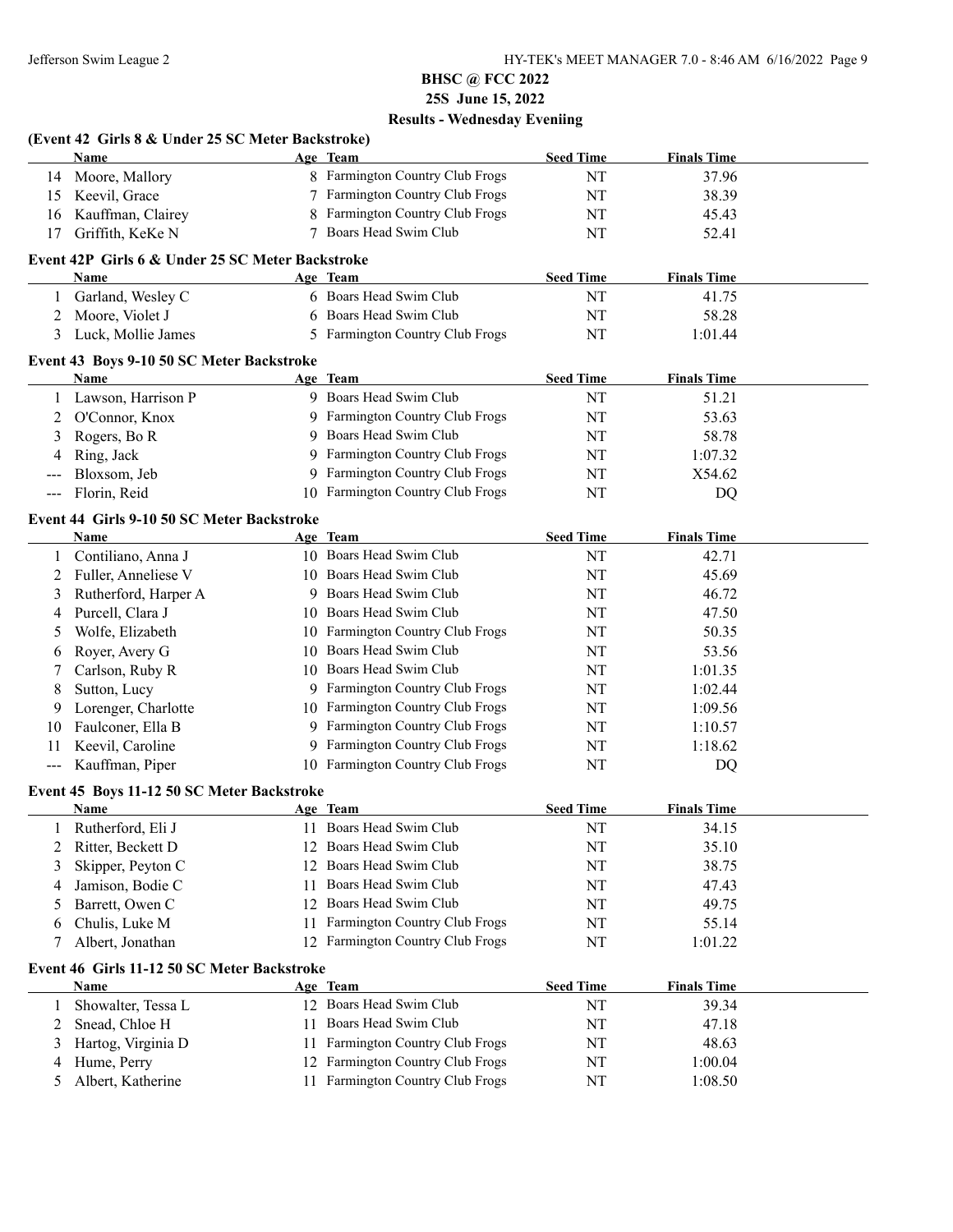### **Event 47 Boys 13-14 50 SC Meter Backstroke Name Age Team Seed Time Finals Time** 1 Skipper, Jackson J 14 Boars Head Swim Club NT 39.90 2 Ashby, Alex J 14 Boars Head Swim Club NT 40.10 3 Daniero, Lucas J 14 Boars Head Swim Club NT 40.16 4 Boyd, Tyson K 13 Boars Head Swim Club NT 46.76 5 Chirichetti, Christian S 13 Boars Head Swim Club NT 52.71 **Event 48 Girls 13-14 50 SC Meter Backstroke Name Age Team Seed Time Finals Time** 1 McCardle, Reese B 14 Boars Head Swim Club NT 35.44 2 Contiliano, Claire A 13 Boars Head Swim Club NT 37.18 3 Grimes, Miller 13 Boars Head Swim Club 13 NT 37.97 4 Smith, James J 14 Boars Head Swim Club NT 38.06 5 Wood, Savannah 14 Boars Head Swim Club NT 39.09 6 Craig, Sara 14 Farmington Country Club Frogs NT 46.19 7 Cooper, Laine T 14 Boars Head Swim Club NT 49.06 8 Kauffman, Betsy G 13 Farmington Country Club Frogs NT 52.59 **Event 49 Boys 15-18 50 SC Meter Backstroke Name Age Team Seed Time Finals Time** 1 Hitt, Travis M 15 Boars Head Swim Club NT 31.31 **Event 50 Girls 15-18 50 SC Meter Backstroke Name Age Team Seed Time Finals Time** 1 Rude, Claire N 18 Boars Head Swim Club NT 33.38 2 Shaps, Ellie J 17 Boars Head Swim Club NT 37.95 3 Rome, Sammy G 16 Boars Head Swim Club NT 38.25 4 Kauffman, Maggie E 18 Farmington Country Club Frogs NT 39.41 5 Chirichetti, Tess E 16 Boars Head Swim Club NT 43.47 6 Castle, Jamie E 16 Boars Head Swim Club NT 46.85 7 Kauffman, Stewart S 17 Farmington Country Club Frogs NT 50.16 **Event 51 Boys 8 & Under 25 SC Meter Butterfly Name Age Team Seed Time Finals Time** 1 Levin, James L 8 Boars Head Swim Club NT 18.97 2 Peck, Cullen E 8 Boars Head Swim Club NT 32.97 3 Andrews, Cabell R 8 Farmington Country Club Frogs NT 36.07 Lorenger, Hayes 7 Farmington Country Club Frogs NT NT DQ Graves, William 2 7 Farmington Country Club Frogs NT NT DQ --- Hartog, Hank 8 Farmington Country Club Frogs NT DO **Event 52 Girls 8 & Under 25 SC Meter Butterfly Name Age Team Seed Time Finals Time** 1 Powers, Caroline 7 Farmington Country Club Frogs NT 23.81 2 Andres, Andres G 7 Boars Head Swim Club NT 31.28 3 White, Chilton J 8 Farmington Country Club Frogs NT 31.82 4 Rutherford, Abby H 7 Boars Head Swim Club NT 33.37 Noland, Helen 2 Farmington Country Club Frogs NT NT DQ **Event 53 Boys 9-10 50 SC Meter Butterfly Name Age Team Seed Time Finals Time** 1 Kilfoil, Andy 10 Farmington Country Club Frogs NT 53.13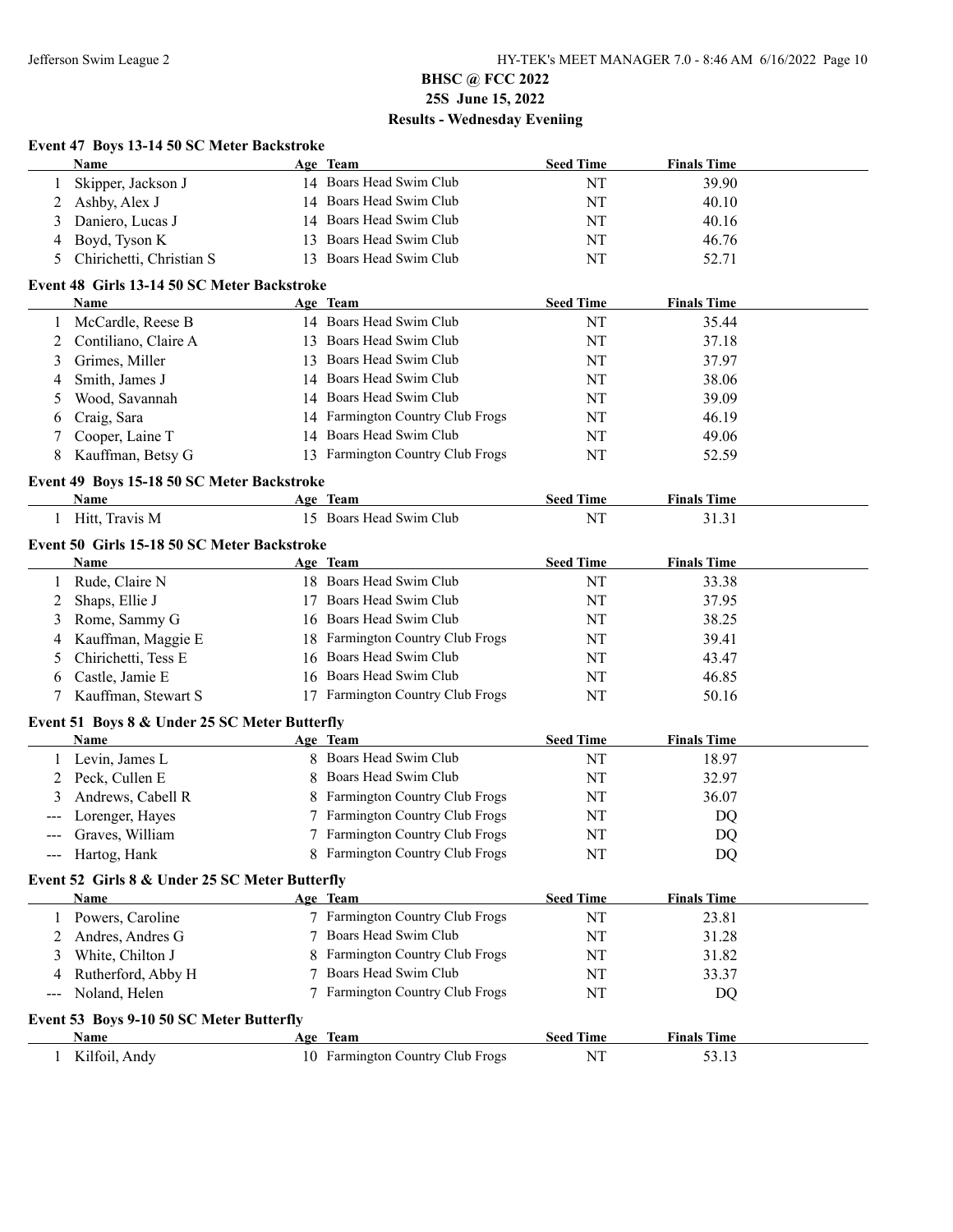|   | Event 54 Girls 9-10 50 SC Meter Butterfly        |    |                                  |                   |                          |                           |
|---|--------------------------------------------------|----|----------------------------------|-------------------|--------------------------|---------------------------|
|   | Name                                             |    | Age Team                         |                   | <b>Seed Time</b>         | <b>Finals Time</b>        |
|   | Powers, Eliza                                    |    | 10 Farmington Country Club Frogs |                   | NT                       | 50.03                     |
|   | 2 Gavin, Olivia                                  |    | 9 Farmington Country Club Frogs  |                   | NT                       | 1:08.56                   |
|   | Event 55 Boys 11-12 50 SC Meter Butterfly        |    |                                  |                   |                          |                           |
|   | Name                                             |    | Age Team                         |                   | <b>Seed Time</b>         | <b>Finals Time</b>        |
|   | 1 Moore, Henry P                                 |    | 11 Boars Head Swim Club          |                   | NT                       | 42.59                     |
| 2 | Friesen, Max                                     |    | 11 Farmington Country Club Frogs |                   | NT                       | 57.28                     |
| 3 | Envall, Parker H                                 |    | 11 Boars Head Swim Club          |                   | NT                       | 59.88                     |
|   | Event 56 Girls 11-12 50 SC Meter Butterfly       |    |                                  |                   |                          |                           |
|   | <b>Name</b>                                      |    | Age Team                         |                   | <b>Seed Time</b>         | <b>Finals Time</b>        |
|   | Browne, Grace                                    |    | 12 Farmington Country Club Frogs |                   | NT                       | 32.90                     |
| 2 | Montini, Sofia M                                 |    | 11 Boars Head Swim Club          |                   | NT                       | 41.37                     |
| 3 | Clark, Mila                                      | 11 | Boars Head Swim Club             |                   | NT                       | 41.93                     |
|   | Event 58 Girls 13-14 50 SC Meter Butterfly       |    |                                  |                   |                          |                           |
|   | Name                                             |    | Age Team                         |                   | <b>Seed Time</b>         | <b>Finals Time</b>        |
|   | 1 McCardle, Reese B                              |    | 14 Boars Head Swim Club          |                   | NT                       | 33.62                     |
| 2 | Wise, Latane                                     |    | 14 Farmington Country Club Frogs |                   | NT                       | 42.69                     |
|   | Event 59 Boys 15-18 50 SC Meter Butterfly        |    |                                  |                   |                          |                           |
|   | <b>Name</b>                                      |    | Age Team                         |                   | <b>Seed Time</b>         | <b>Finals Time</b>        |
|   | 1 Cross, Teddy R                                 |    | 17 Boars Head Swim Club          |                   | NT                       | 26.84                     |
| 2 | Schundler, Jackson J                             |    | 17 Boars Head Swim Club          |                   | NT                       | 27.49                     |
| 3 | Quatrara, Lucas A                                |    | 16 Boars Head Swim Club          |                   | NT                       | 28.59                     |
| 4 | Bledsoe, Sam C                                   |    | 15 Boars Head Swim Club          |                   | NT                       | 30.68                     |
| 5 | Wray, Simon D                                    |    | 16 Farmington Country Club Frogs |                   | NT                       | 34.38                     |
|   | Event 60 Girls 15-18 50 SC Meter Butterfly       |    |                                  |                   |                          |                           |
|   | Name                                             |    | Age Team                         |                   | <b>Seed Time</b>         | <b>Finals Time</b>        |
|   | 1 Davis, Grey T                                  |    | 16 Farmington Country Club Frogs |                   | NT                       | 29.65                     |
| 2 | McCardle, Grace H                                |    | 16 Boars Head Swim Club          |                   | NT                       | 30.47                     |
| 3 | Schundler, Ellie P                               |    | 16 Boars Head Swim Club          |                   | NT                       | 31.97                     |
|   | Event 73 Boys 9-10 200 SC Meter Freestyle Relay  |    |                                  |                   |                          |                           |
|   | <b>Team</b>                                      |    | Relay                            |                   | <b>Seed Time</b>         | <b>Finals Time</b>        |
|   | 1 Farmington Country Club Frogs                  |    | $\mathbf{A}$                     |                   | NT                       | 2:44.50                   |
|   | 1) Florin, Reid 10                               |    | 2) Bloxsom, Jeb 9                |                   | 3) Kilfoil, Andy 10      | 4) Murphy, Wills 9        |
|   | 2 Boars Head Swim Club                           |    | <b>A</b>                         |                   | NT                       | 3:05.28                   |
|   | 1) Lawson, Harrison P 9                          |    | 2) Envall, Turner J 9            |                   | 3) Stakem, Josco S 9     | 4) Gibson, Everett W 10   |
|   | Event 74 Girls 9-10 200 SC Meter Freestyle Relay |    |                                  |                   |                          |                           |
|   | <b>Team</b>                                      |    | <b>Relay</b>                     |                   | <b>Seed Time</b>         | <b>Finals Time</b>        |
|   | 1 Boars Head Swim Club                           |    | $\mathbf{A}$                     |                   | NT                       | 2:59.31                   |
|   | 1) Royer, Avery G 10                             |    | 2) Fuller, Anneliese V 10        |                   | 3) Contiliano, Anna J 10 | 4) Carlson, Ruby R 10     |
|   | 2 Boars Head Swim Club                           |    | B                                |                   | NT                       | 3:18.84                   |
|   | 1) Rogers, Pearl J 9                             |    | 2) Pickett, Annabelle C 9        | 3) Hitt, Vivi H 9 |                          | 4) Rutherford, Harper A 9 |
|   | 3 Farmington Country Club Frogs                  |    | A                                |                   | NT                       | 3:28.00                   |
|   | 1) Chulis, Adelle 10                             |    | 2) Powers, Eliza 10              |                   | 3) Keevil, Caroline 9    | 4) Gavin, Olivia 9        |
|   | 4 Farmington Country Club Frogs                  |    | B                                |                   | NT                       | 3:35.91                   |
|   | 1) Lorenger, Charlotte 10                        |    | 2) Watson, Kennedy 9             |                   | 3) Wolfe, Elizabeth 10   | 4) Faulconer, Ella B 9    |